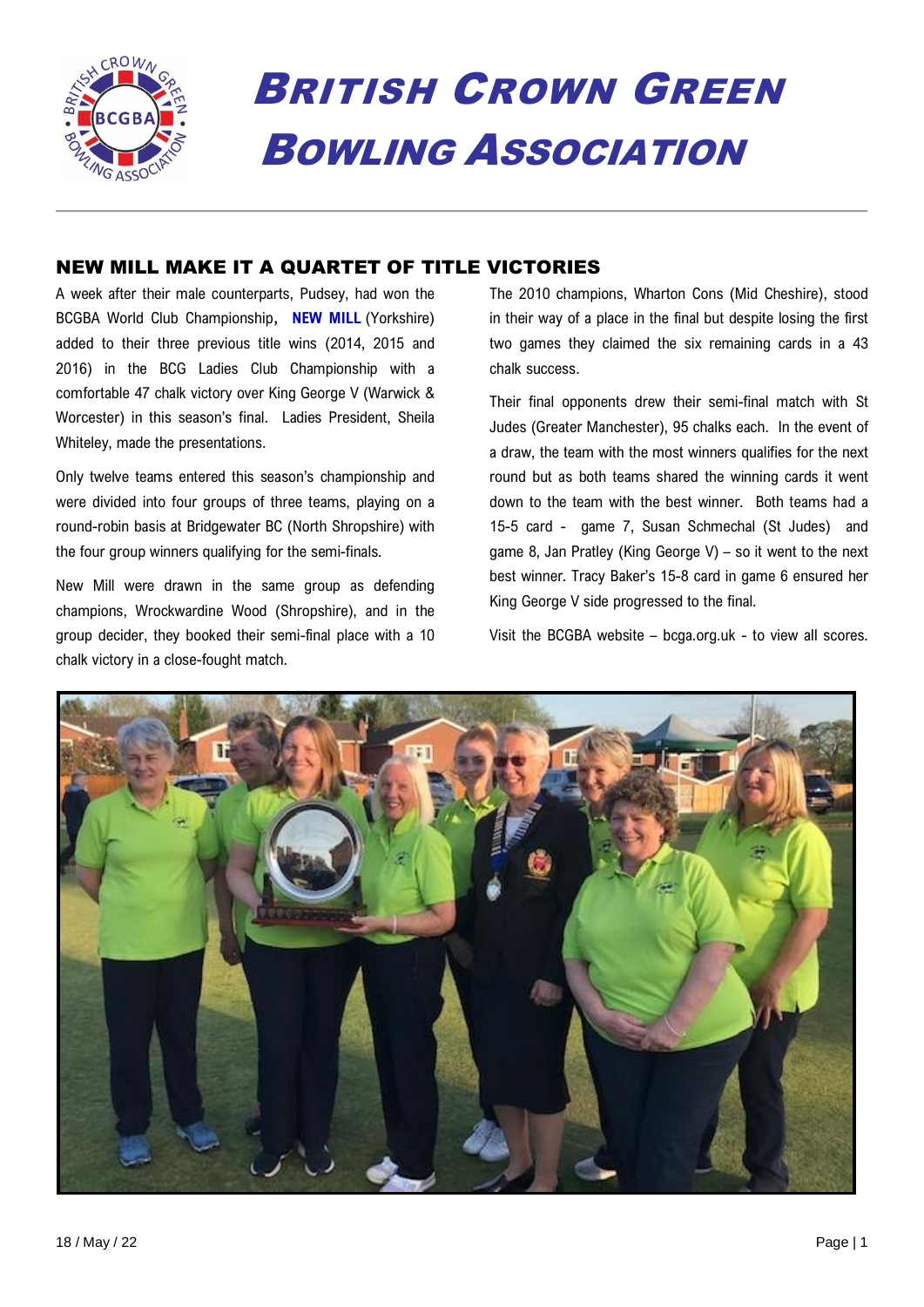# BOWLS' BIG WEEKEND ALL SET TO GO

Over 70 crown green clubs will be partaking in this weekend's Bowls' Big Weekend 2022 which should see clubs benefit from an influx of new members.

As part of the Bowls' Big Weekend, Heaton Park BC will be hosting a Crown Green v Flat Green challenge match. '**Clash of the Codes**' will see former BCGBA World Club Champions, Lloyd Hotel, take on Heaton Park Flat Green Club on Saturday 28th May, commencing at 10am.

Spectators will be welcome to attend this free event with refreshments available throughout the day.

Across the day, each member of the twelve-strong teams will play in a series of singles and pairs matches in a Ryder Cup style contest. With a total of 36 matches scheduled on the day, the first side to secure 18.5 points will be declared the overall champions.

But it is not just about the bowls, all monies raised throughout the day will be donated to Francis House Children's Hospice in Manchester.

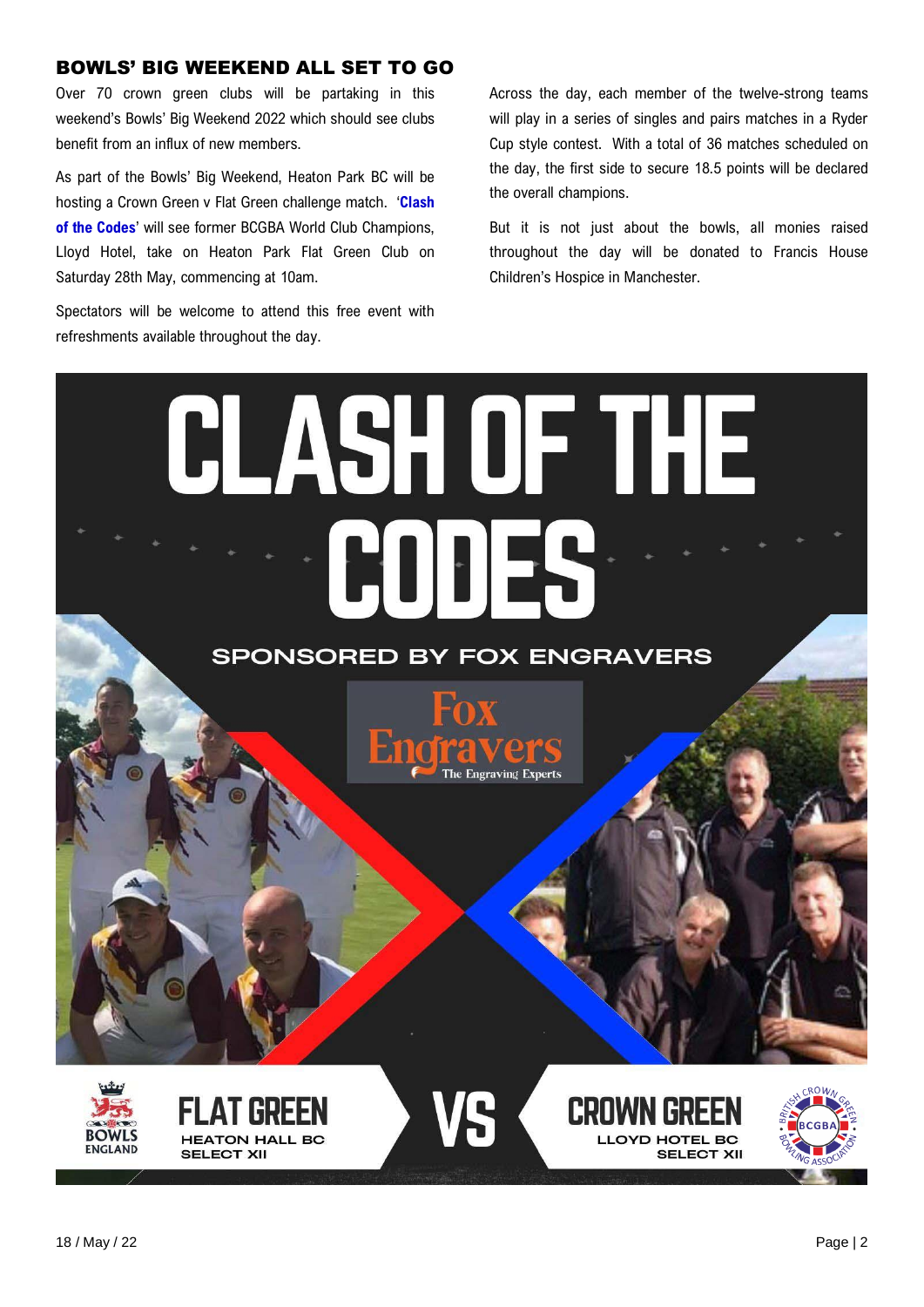# FUNDING FOR CLUBS – A-PLAN



The British Crown Green Bowling Association has formed a partnership with **A-Plan** Insurance which will support Crown Green Bowls by donating back £25 to any club whose member takes out a new car, van or home insurance policy with them (payable in January 2023).

The offer is valid until Saturday 31st December 2022 so tell your members about this great opportunity and earn some muchneeded funds for your club. A copy of the poster advertising this offer is attached so please feel free to display it on your club notice board for all your members to see.

Give them a ring on **03301 757 49**1 to get a quote.

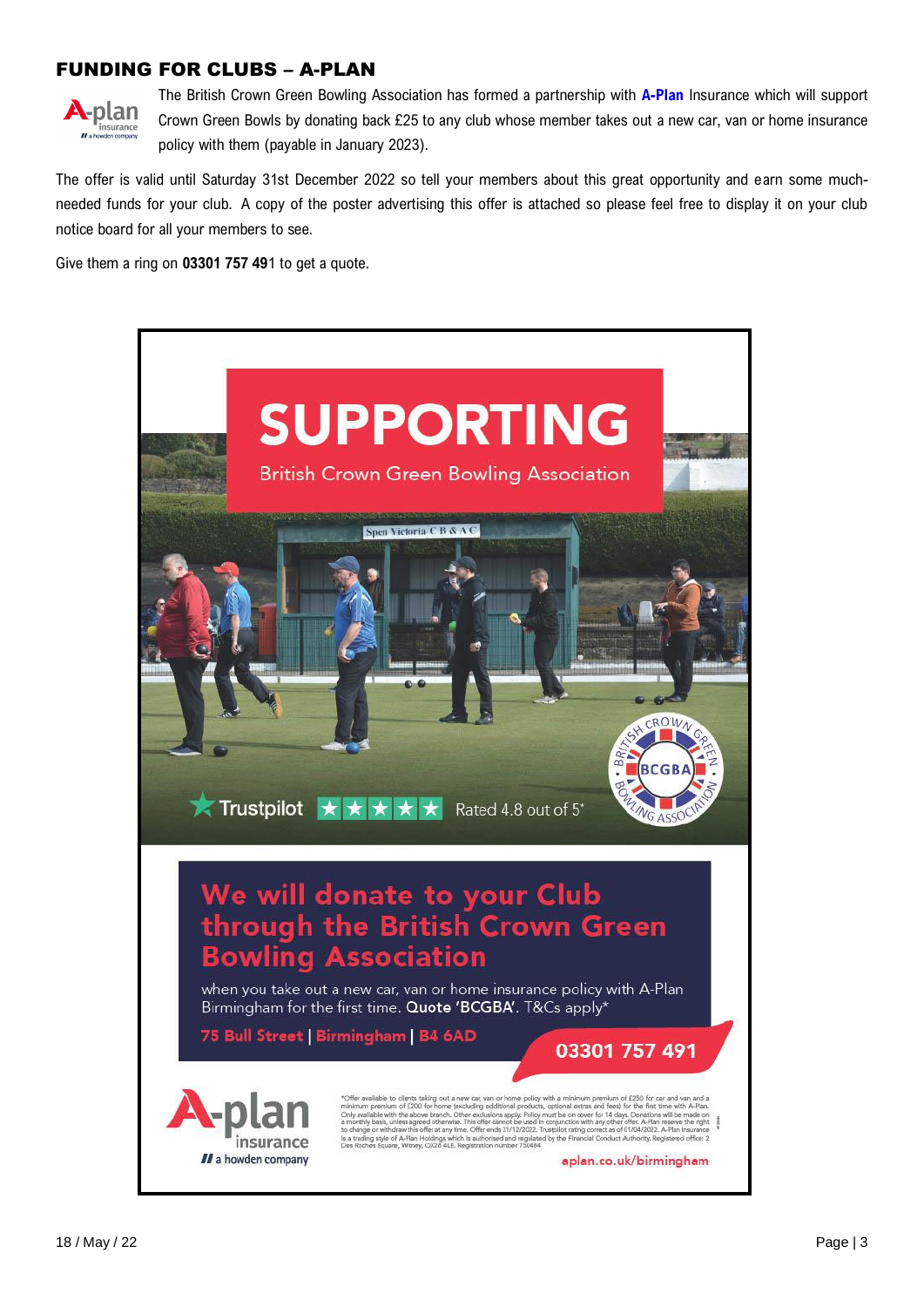# COUNTY CHAMPIONSHIP MAKES A WELCOME RETURN

The **Men's Senior County Championship** made its welcome return on the first Sunday in May with most of the fancied runners getting off to a winning start. All the individual scores can be viewed via the BCGBA website, bcgba.org.uk.

In **Section 1**, Warwick & Worcester made their intentions known, returning the biggest victory of the day with a 73 chalk triumph over their 2019 semi-final opponents, Derbyshire. They now face Cheshire in the June fixtures who overcame the challenge of Staffordshire by 20.

In **Section 2**, Potteries & District top the table thanks to a 54 chalk victory over Greater Manchester while Yorkshire, winners of last season's County Championship Knockout Trophy, started with a 47 chalk success at the expense of North Lancs & Fylde.

**Section 3** couldn't have been closer with both matches ending in 13 chalk victories, for Merseyside and Shropshire. Merseyside defeated Cumbria while Shropshire got the better of South Yorkshire and the winning sides meet in the June fixtures in a repeat of the 2019 semi-final.

In the three-team **Section 4**, Wales will have a free date in June thanks to their 20 chalk defeat of Lancashire in the opening round of fixtures. North Midlands now join the fray in June against Lancashire and then play Wales in July to decide the section winners.

#### **SUNDAY 5th JUNE 2022**

| Section 1:        | Cheshire v Warwick & Worcester / Derbyshire v Staffordshire                 |
|-------------------|-----------------------------------------------------------------------------|
| <b>Section 2:</b> | Greater Manchester v North Lancs & Fylde / Potteries & District v Yorkshire |
| <b>Section 3:</b> | Cumbria v South Yorkshire / Merseyside v Shropshire                         |

**Section 4:** North Midlands v Lancashire - *Wales (no match)*

# BCG LADIES VETERANS COUNTY CHAMPIONSHIP

The **2022 BCG Ladies Veterans County Championship** takes place on Tuesday 14th June on the greens of Yorkshire venues at Cleckheaton Sports, Cleckheaton Moorend and Spen Victoria Cricket & Athletic Club.

Defending champions, Yorkshire, who have two sides in this season's competition, have been drawn in Group 2 with Cheshire, Wales and North Derbyshire. The 2019 runnersup, Staffordshire, have been drawn in Group 1 along with Merseyside A, Shropshire and Burton & District.

All scores will be available to view on the BCGBA website – bcgba.org.uk.

| Group 1 (Cleckheaton Moorend):        | Merseyside A, Shropshire, Burton & District, Staffordshire                                                |
|---------------------------------------|-----------------------------------------------------------------------------------------------------------|
| Group 2 (Spen Victoria Top Green):    | Cheshire, Yorkshire A, Wales, North Derbyshire                                                            |
| Group 3 (Spen Victoria Bottom Green): | Yorkshire B, Merseyside B, Greater Manchester                                                             |
|                                       | Group 4 (Cleckheaton Sports Top Green): South Staffordshire, Warwick & Worcester, Lancashire, Isle of Man |

# PUBLIC LIABILITY INSURANCE RENEWAL

Clubs, Leagues and Associations are reminded that your Public Liability Insurance should now have been renewed.

If you haven't done so, you can renew your policy via the BCGBA website. Click on **Membership** and then **Insurance.** 

If you have forgotten your BCGBA Club Number, you will need to contact your COUNTY REGISTRAR. Any issues with processing your renewal via the insurance portal should be directed to the National Registrar at registrar@bcgba.org.uk.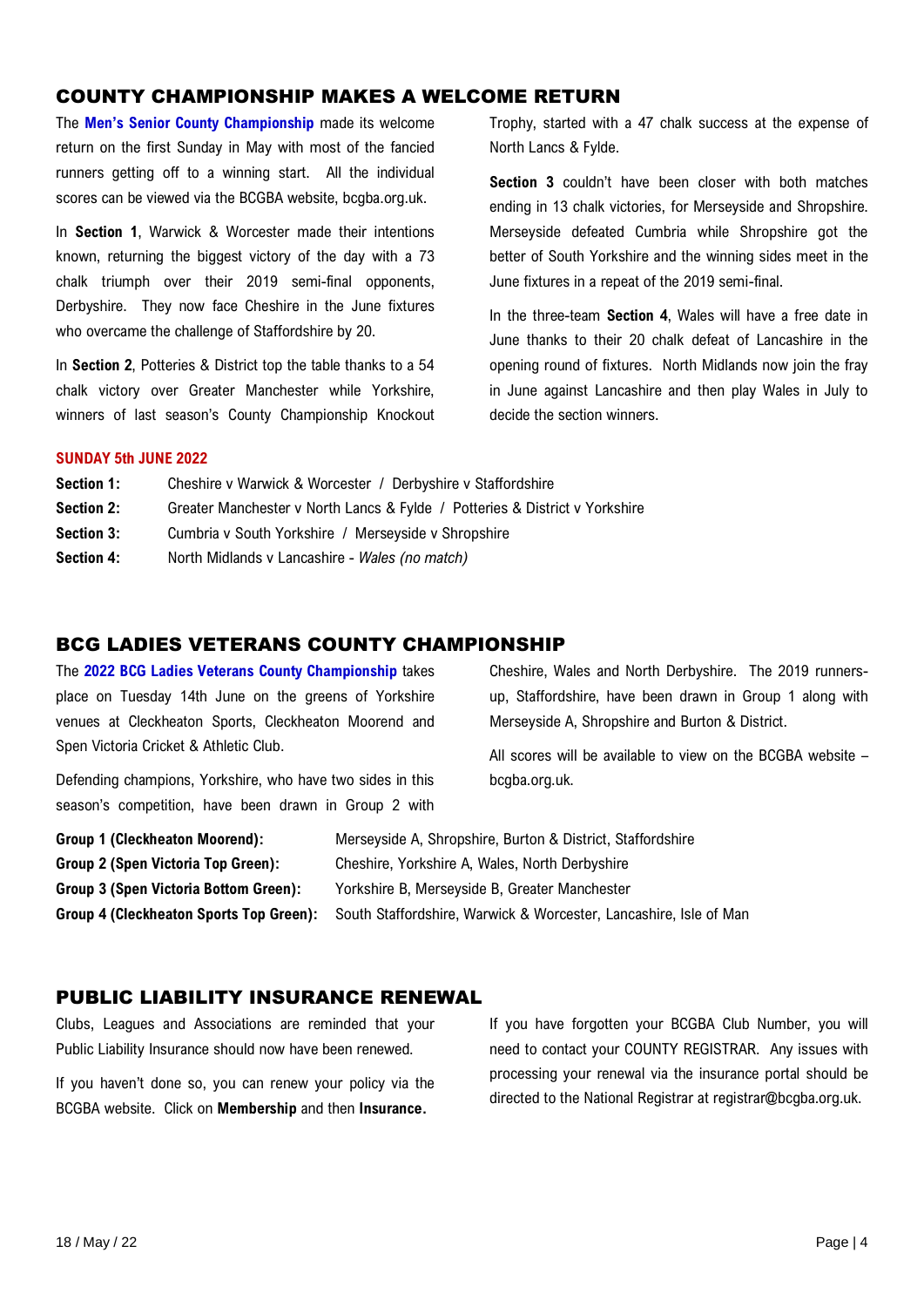# **Specialist** insurance for the **World of Sport**

- Personal Accident
- Public Liability
- Club Premises
- Tour Insurance

PLUS Endsleigh can arrange insurance for...

- **Commercial Business**
- Charities
- Landlords/Let property

To find out more Email: sports@endsleigh.co.uk Call: 01242 866800



A member of the Zurich Financial Services Group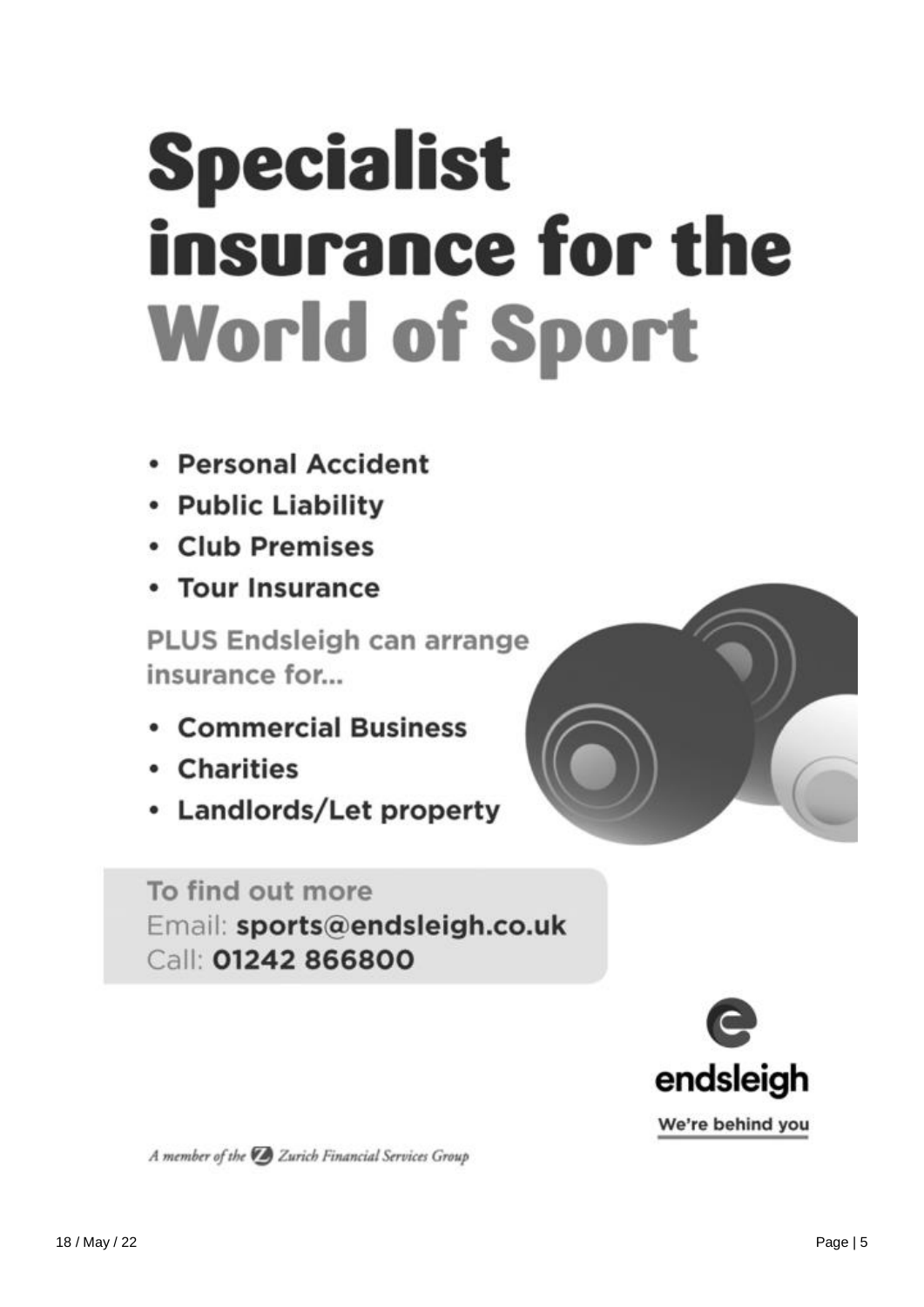# LOUISE IS A CLASSIC WINNER

**LOUISE OLLERTON** (Greater Manchester) claimed the first silverware of the 2022 individual competitions by beating Anne O'Loughlin (Warwick & Worcester) 21-16 in the BCG Ladies County Average Winners Classic final.

The top county average winners from the 2019 season group matches descended on Poynton Sports Club (North Derbyshire) to decide the overall champion. Although not all winners could attend, counties were allowed to nominate the next available player in their averages.

Louise was drawn in the Preliminary Round where she opened up a 13-5 advantage against Lancashire's Lisa Kerford, only to see this reduced to one chalk as Lisa fought back to 12-13. Unfortunately for Lisa she couldn't maintain her momentum as Louise ran out 21-12 for game.

It was a similar scenario in round two against Harriet Nettel from Burton & District. Again, she opened up a 13-5 advantage but this time there was to be no comeback from her opponent as she eased to a 21-10 success.

She had a close call in her quarter-final clash with Sharon Masters (North Midlands), scoring the vital chalk in a 21-20 victory. From 12 across she went on a six-break to go 18 - 12 in front but she was made to sweat for the final chalks for victory with Sharon scoring a series of 'twos'.

A comfortable 21-5 defeat over Clair Russell from North Lancs & Fylde in the semi-final saw her up against Anne O'Loughlin in the final. Like all her games she opened up a commanding lead, this time 16-7 but three 'twos' in consecutive ends saw Anne reduce the deficit to just three chalks at 13-16. From here, the jack changed hands at every end until Louise secured the final chalk for victory.

BCG Ladies President, Sheila Whiteley, made the presentations to the winner, Louise (left) and runner-up, Anne (left). All scores can be viewed on the BCGBA website – bcgba.org.uk.

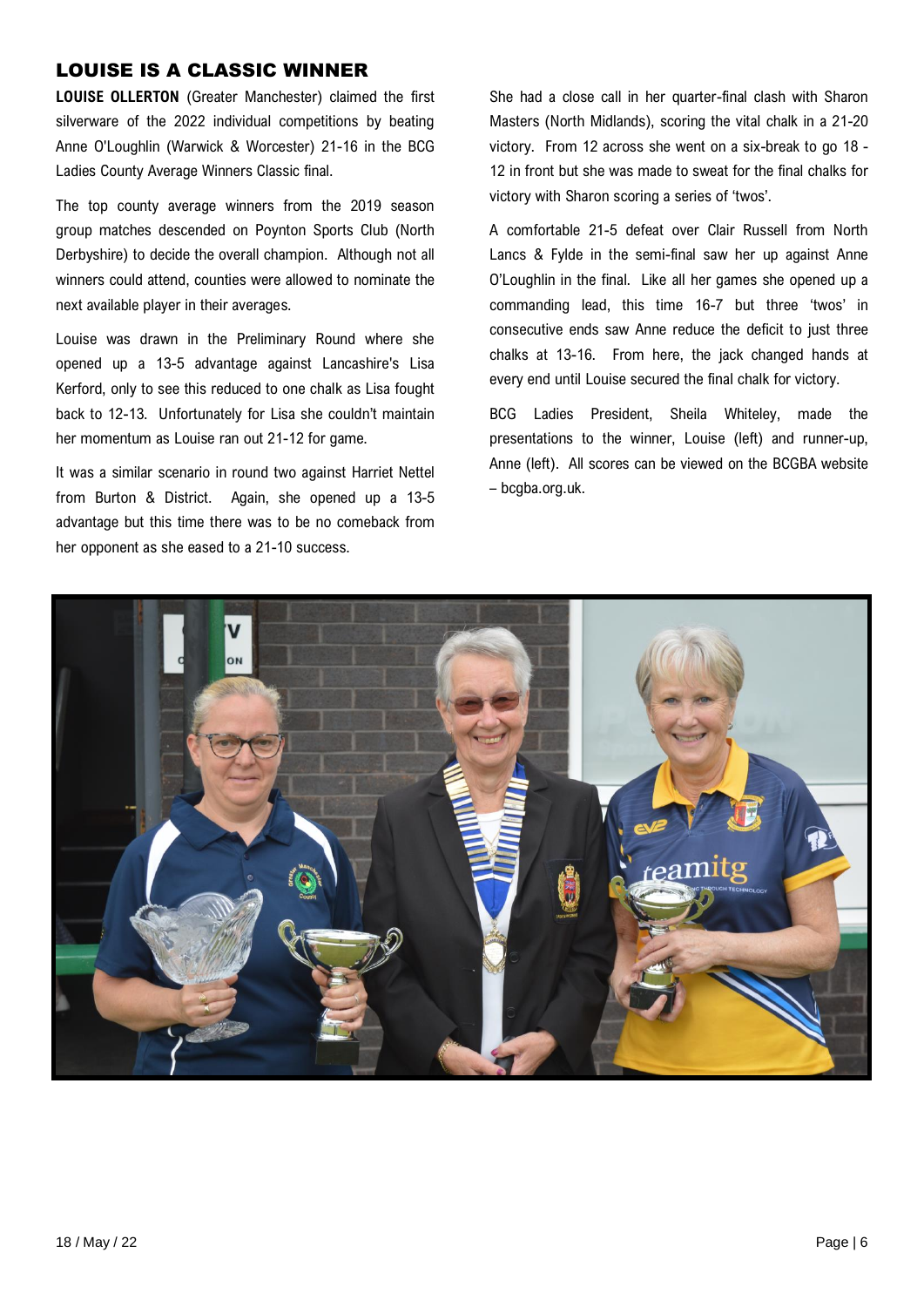# HAS YOUR CLUB SIGNED UP TO EASYFUNDRAISING?

Have you joined up with our online fundraising partner **easyfundraising** yet? What are you waiting for? Over 50 new crown green bowls clubs have joined since our launch and they are benefiting from a new source of income, simply by shopping online.

And you have a few more days this month (until 31st May) when your club could earn even more from your weekly online grocery shopping.

Every day supermarkets are giving clubs the opportunity to earn free funding. When your members, volunteers, or

supporters buy their weekly groceries online at ASDA, Tesco, Sainsbury's, Morrisons, Waitrose, Ocado, and Iceland, your club will receive free funding directly from the supermarkets, as a gesture of goodwill.

Sign up to the free online fundraising platform easyfundraising so every weekly grocery shop, last-minute click and collect, and more can help with your fundraising efforts.

Turn checkouts into cheques, sign up to easyfundraising today at **<easyfundraising.org.uk/crown-green-bowls/>**.

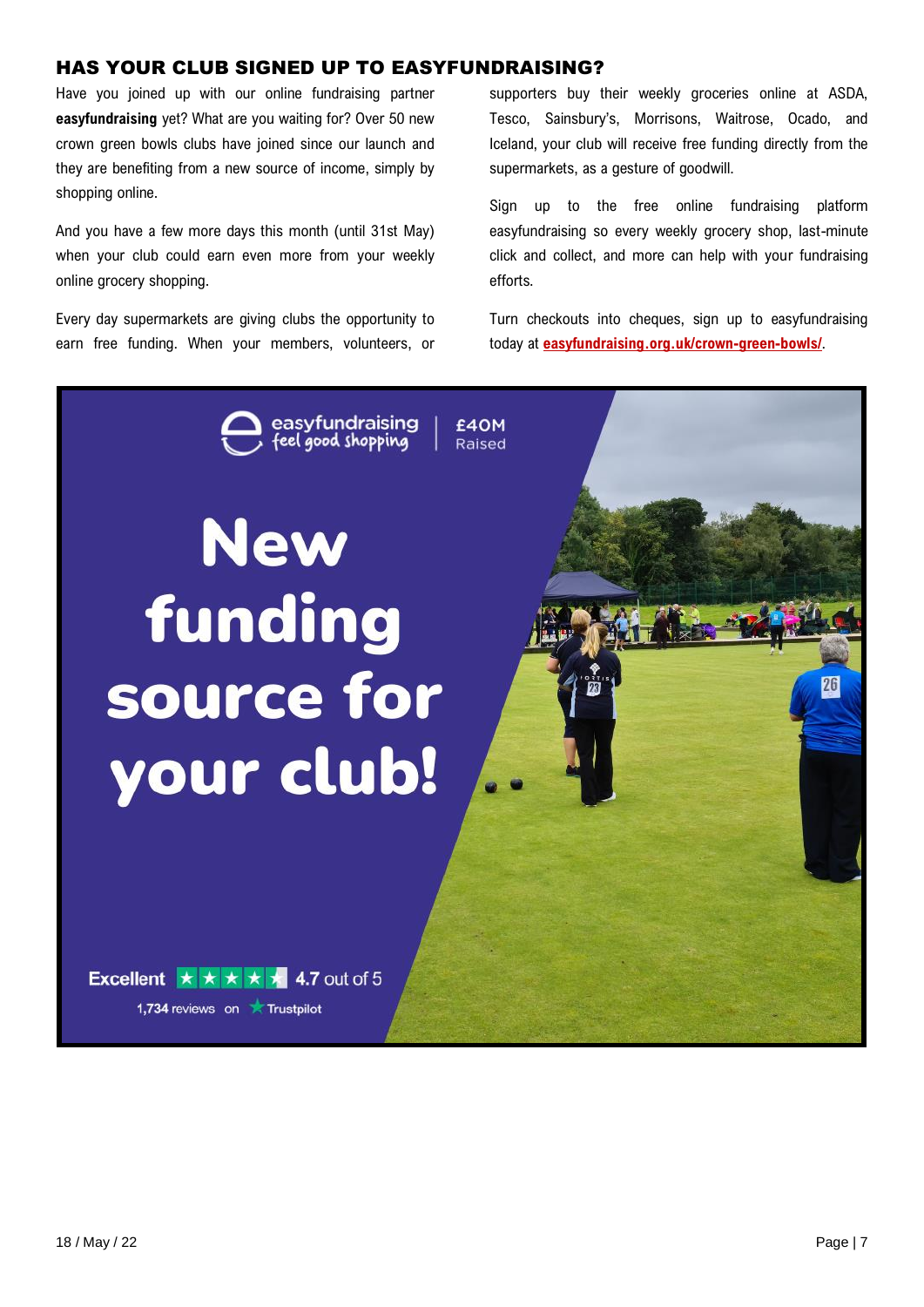# DEFENDING CHAMPIONS ARE OFF TO A WINNING START

Defending champions, Warwick & Worcester, made a winning start to their 2022 campaign in the **BCG Ladies** Senior County Championship with a resounding 82 chalk victory over Mid Cheshire in **Section 4**. They now play Burton & District, who lost by just 7 chalks to North Warwickshire, in their June fixture

In **Section 1**, Wales top the table thanks to their 49 chalk defeat of Dudley & District while Lancashire were 13 chalk victors in their match with near-neighbours, Greater Manchester.

In **Section 2**, Yorkshire romped home in their 'derby match' with South Yorkshire winning home and away in an overall 139 chalk demolition. Cheshire won big against Merseyside,

also winning home and away, in a resounding 91 chalk victory.

In **Section 3,** Shropshire were big winners against North Lancs & Fylde, by 97 chalks, while North Midlands got their first points of the season with a 36 chalk success over North Derbyshire

With Cumbria withdrawing from ladies bowls in 2022, the **Presidents** section would have just three teams**.** North Shropshire beat Staffordshire by 60 and will have no match in June as South Staffordshire join the action to play Staffordshire.

All the individual scores can be viewed via the BCGBA website, bcgba.org.uk.

#### **SUNDAY 19th JUNE**

| Section 1:         | Dudley & District v Greater Manchester / Lancashire v Wales                 |  |
|--------------------|-----------------------------------------------------------------------------|--|
| <b>Section 2:</b>  | Cheshire v South Yorkshire / Merseyside v Yorkshire                         |  |
| <b>Section 3:</b>  | North Derbyshire v North Lancs & Fylde / North Midlands v Shropshire        |  |
| <b>Section 4:</b>  | Burton & District v Warwick & Worcester / Mid Cheshire v North Warwickshire |  |
| <b>Presidents:</b> | South Staffordshire v Staffordshire - North Shropshire (no match)           |  |
|                    |                                                                             |  |

# BCGBA DRESS CODE

The BCGBA Dress Code has been in operation now for some years but we continually endure problems at our events with players turning up and not conforming to the rule. This is despite all qualifiers and counties being made aware of our Dress Code rule and receiving a printed copy of the rule.

The main issue is trousers which must be single coloured, either full length or tailored kneelength shorts. In both instances they must be **Black** in colour - not Grey, not Navy, just plain Black. Nothing in our rule allows for the wearing of tracksuits, shell suits, denims, combat trousers, jeggings, skinny jeans or leggings.

Players are also required to wear a collared shirt and suitable footwear but in the event of rain, wet weather gear can be worn.



The Ladies do allow for the wearing of Black or Navy trousers but any lady competitor playing in a Men's event must wear Black.

# BCGBA FACEBOOK



Don't forget to visit the new BCGBA Facebook page which can be accessed via this **[link](https://www.facebook.com/groups/1506108956402705/)**.

Our Competitions Officer, Jim McGurk, ensures details of all of our competitions (draws, results, photographs) for the men, ladies and juniors, together with other BCGBA related items of interest, are kept updated.